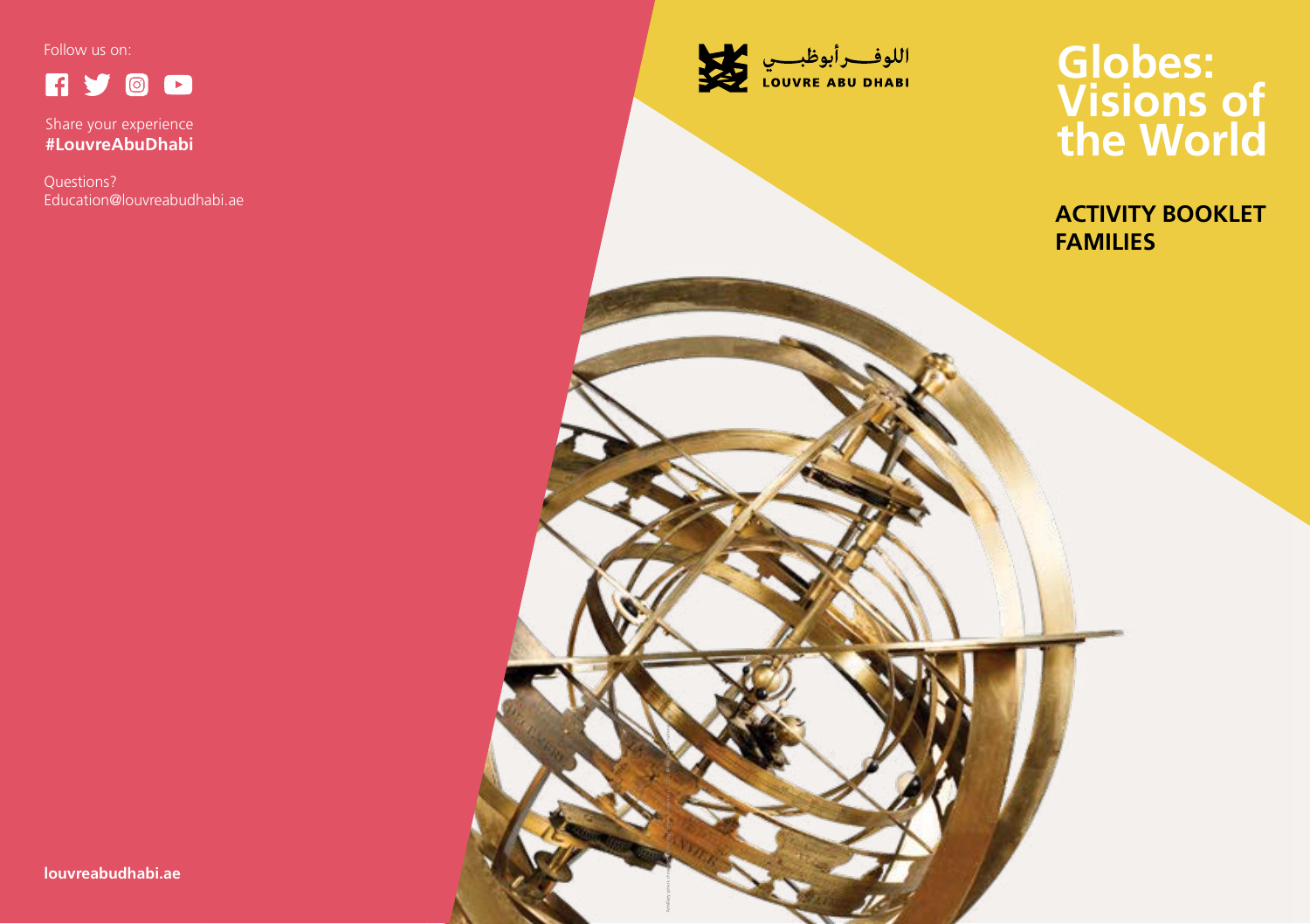# Globes: Visions of the World

You are going to discover the history of spheres, and see how our way of seeing the world has changed from ancient times to the present day. Inside, you will discover many wonderful objects, including globes, maps and coins.

It is important to remember that they are fragile: please help us to protect them by looking at them carefully without touching them.

Use this booklet to walk through the rooms and learn more about the objects on display. Remember to take it with you when you leave to enjoy some of the activities at home.

**Enjoy your visit!**



**SEQUENCE 1 SEQUENCE 2 SEQUENCE 3 SEQUENCE 4**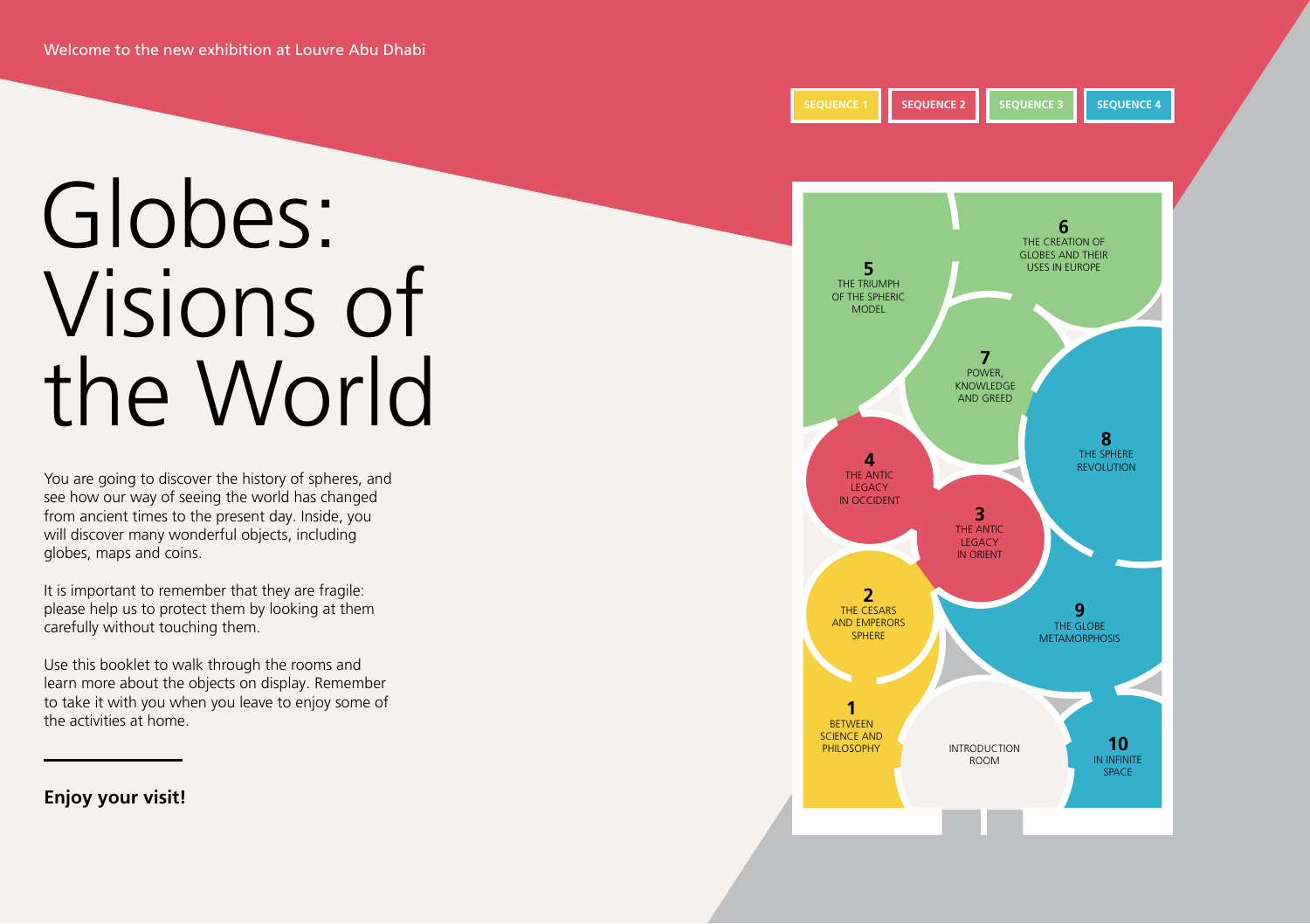# **Room**



# **1** Sequence 1:

# The Invention of the Sphere

#### **Description**

This sundial is hemispherical, which means it only shows part of a sphere. The sphere is hollow, with lines leading from the centre to the edge of the circle. Underneath it you can see the two hind legs of a griffin, an imaginary winged beast with the body of a lion and the head of an eagle. It stands on a rectangular pedestal.

#### **Did you know?**

**The sundial is one of the first instruments ever invented for telling the time. The shadow cast by an object (called a 'gnomon') shows the passage of time as it moves across a marked-out surface (called the 'dial').** 

#### **At home**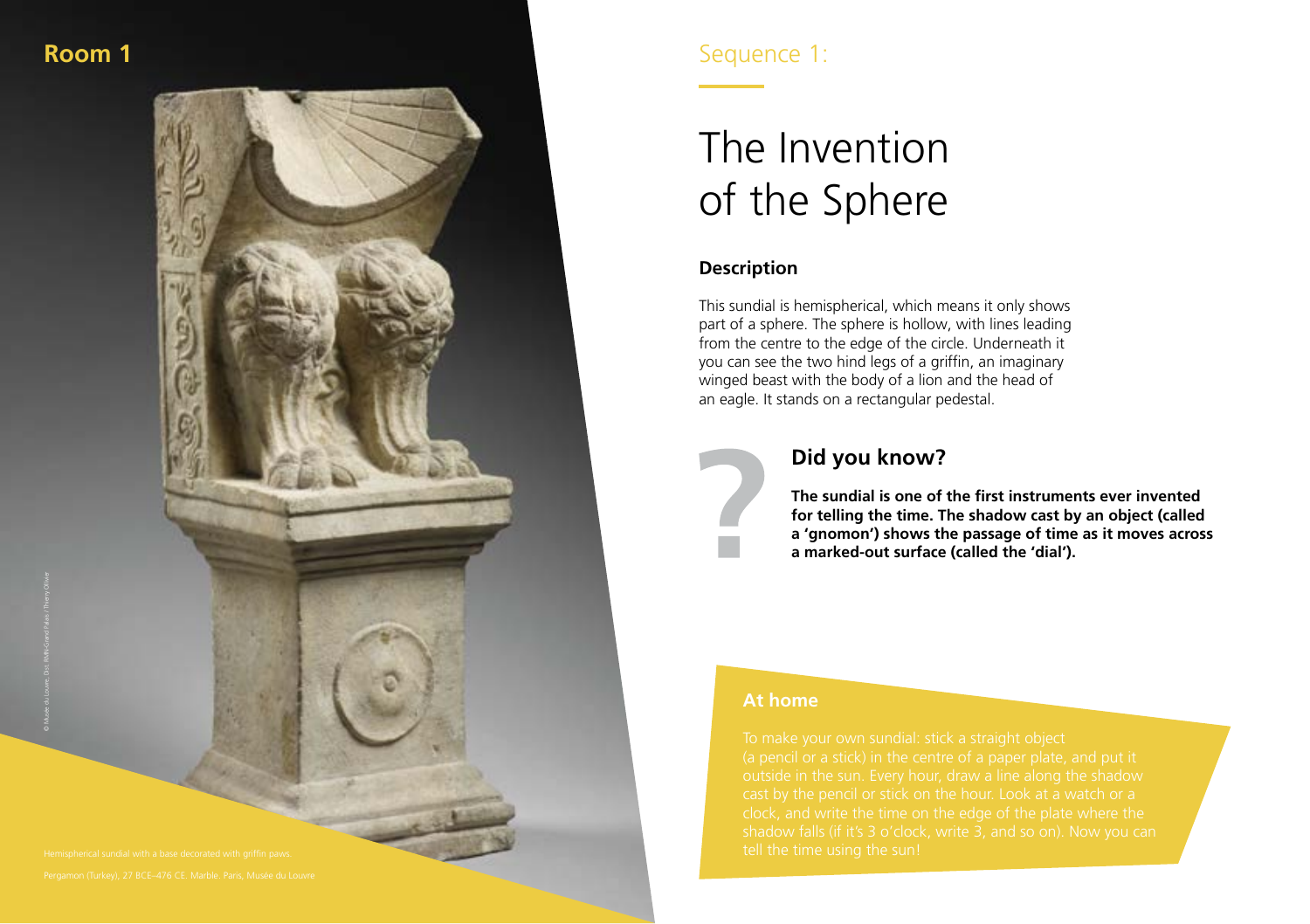

# Sequence 1:

**Description**

This engraved silver Roman statuette shows the winged goddess Victory standing on a globe. She is wearing a 'chiton', a kind of dress worn in ancient times, which is drawn in at the waist. Her hair is swept up, and she is wearing a 'diadem' (another word for a tiara). She is holding the sides of her dress in each hand.



#### **Did you know?**

**The Earth, shown as a small ball, can be seen on many Roman coins from the Imperial Era. Showing a miniature of the world in the hands of the Emperor or the goddess Victory was a way of symbolising Roman domination over the Empire.** 

#### **In the museum**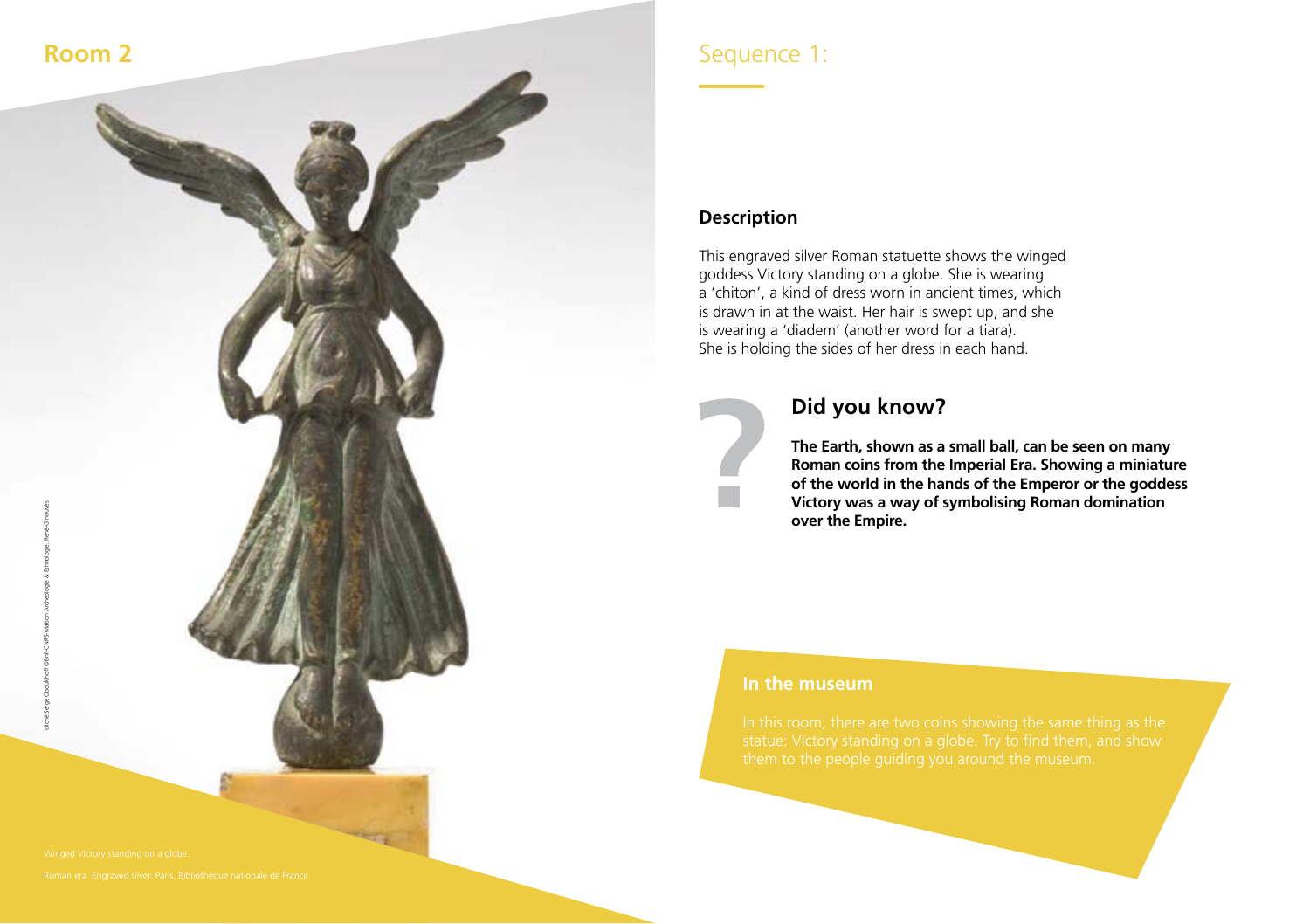

Sequence 2:

# Tradition and Reinterpretation of the Sphere in the Islamic and Western Christian Worlds

#### **Description**

This is a celestial globe, which means that it shows the sky surrounding the Earth, where the stars and planets can be seen. This one, made of engraved brass, is Islamic and dates back to the 11th century. The horizontal ring represents the horizon, and the vertical ring represents the meridian (the circle connecting the two poles). Understanding the movements of the stars and planets was and is still necessary for performing many acts of worship in Islam.

## **Did you know?**

**Celestial globes were among the most frequently used objects in the Islamic world. Almost 200 celestial globes have survived until the present day.**

#### **In the museum**

Look around you and you will see other globes made in the Islamic world. You can compare them to this one and see how some are presented using multimedia. Why not find out more by taking a closer look!

(attributed to) Celestial globe

Spain, 11th century. Cast and engraved brass. Paris, Bibliothèque nationale de France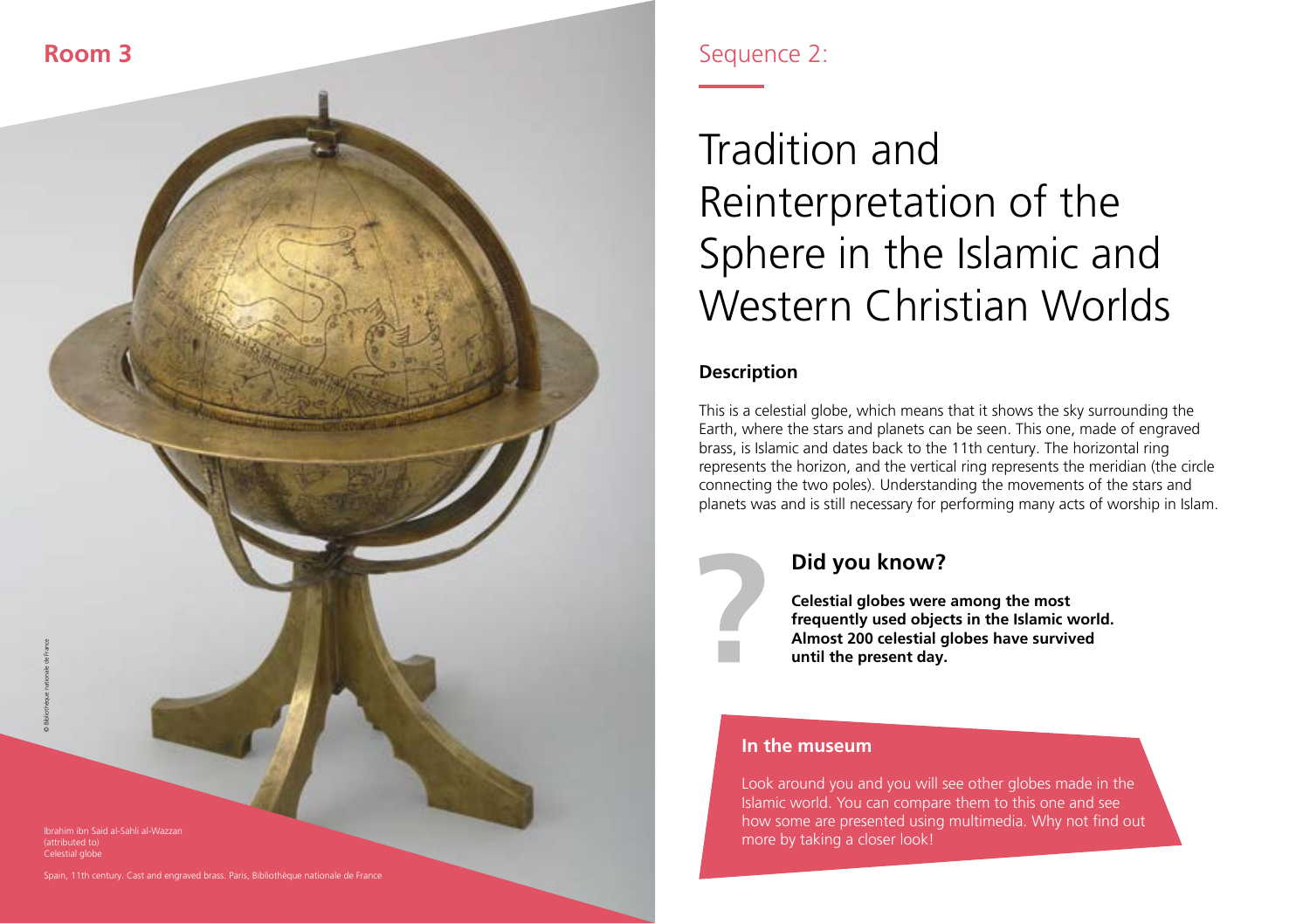

## Sequence 2:

**Description**

This book was written in Italy in the 13th century. It's a collection of texts on astronomy, translated from Arabic into Latin, including a manuscript on fixed stars by a 10th century Persian astronomer called al-Sufi. The 48 constellations known at the time are shown in this book. On the two pages shown here, you can see drawings of the constellations of the Wolf, the Centaur and the Altar.

### **Did you know?**

**In the Middle Ages, the Western Christian world rediscovered ancient astronomical knowledge thanks to texts originally written in Arabic, such as this one. The 48 constellations mentioned in this book were known in Greek Antiquity and described in The Almagest, written by the Greek astronomer Ptolemy (100-170 CE).** 

#### **At home**

Material needed:

- An image of a night sky (search online or find a photo in a magazine)
- A painting tool or a white-out pen

Once you find your stars in a nice shape on the night sky picture, connect the stars to form a pattern or a figure. Make sure you add details in order to personalize your work.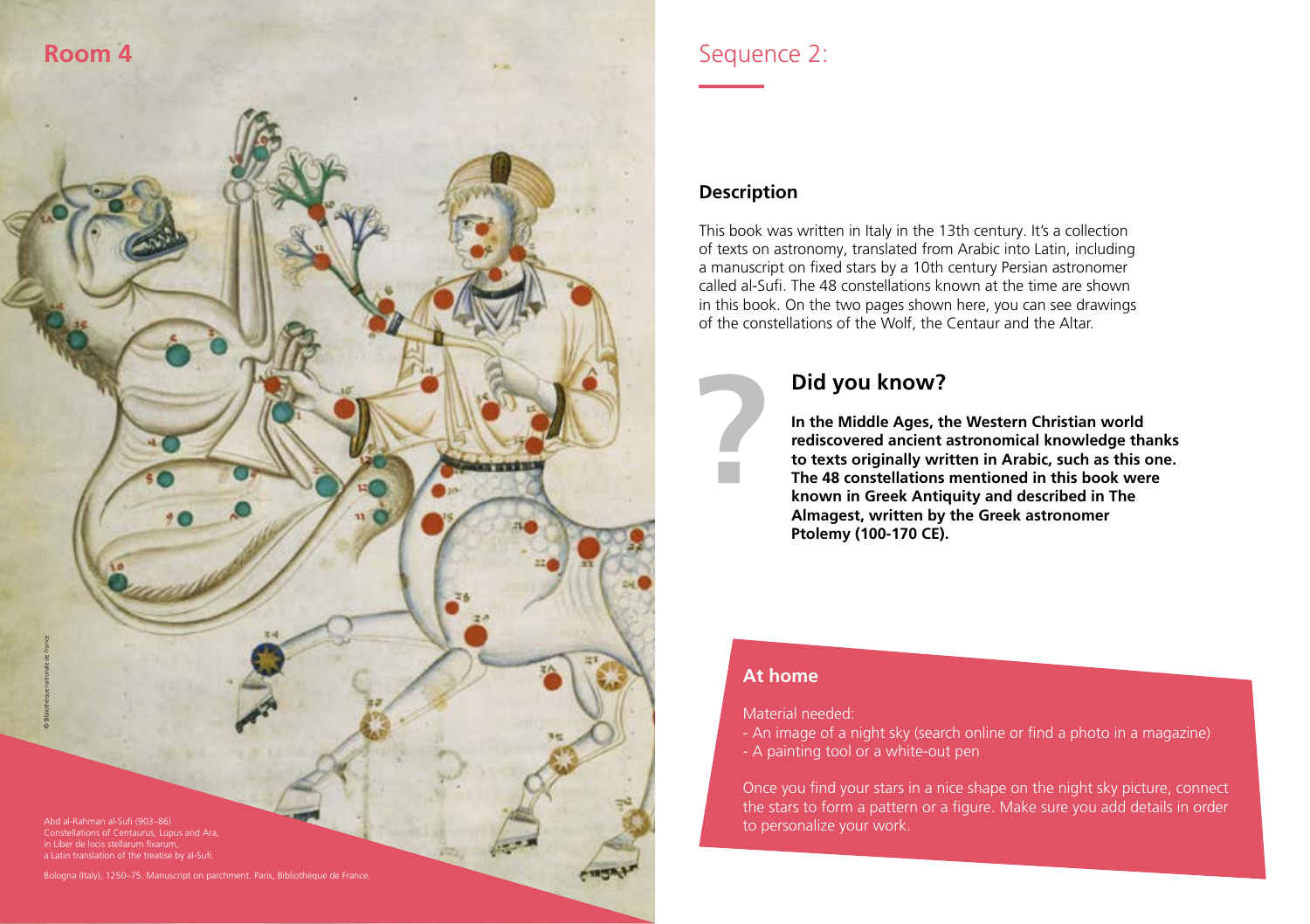

# Widespread Adoption of the Spherical Model

This gilded copper globe was made in 1535 by Johannes Schöner, a German mathematician, cartographer (map-maker) and astronomer. The two halves of this globe are joined together exactly at the Equator, with inscriptions in Latin. Schöner showed Magellan's voyage and identified America as being part of Asia, which is what the Italian explorer Christopher Columbus (1451-1506) believed.

#### **Did you know?**

**Ferdinand Magellan (1480-1521) was a Portuguese sailor and explorer. He was the first person to sail around the world, from 1519 to 1522. He set sail from Seville, in Spain, and headed west. Although he died during this expedition, he discovered the channel that bears his name – the Magellan Strait – in southern Chile, South America.** 

#### **At home**

Print out a map of the world (or ask your parents if you can use a globe, if you have one at home) and draw the journeys you have made, or would like to make. Travel around the world on the map, just like Magellan did!

Terrestrial globe, called the "Golden globe" or "De Bure" globe.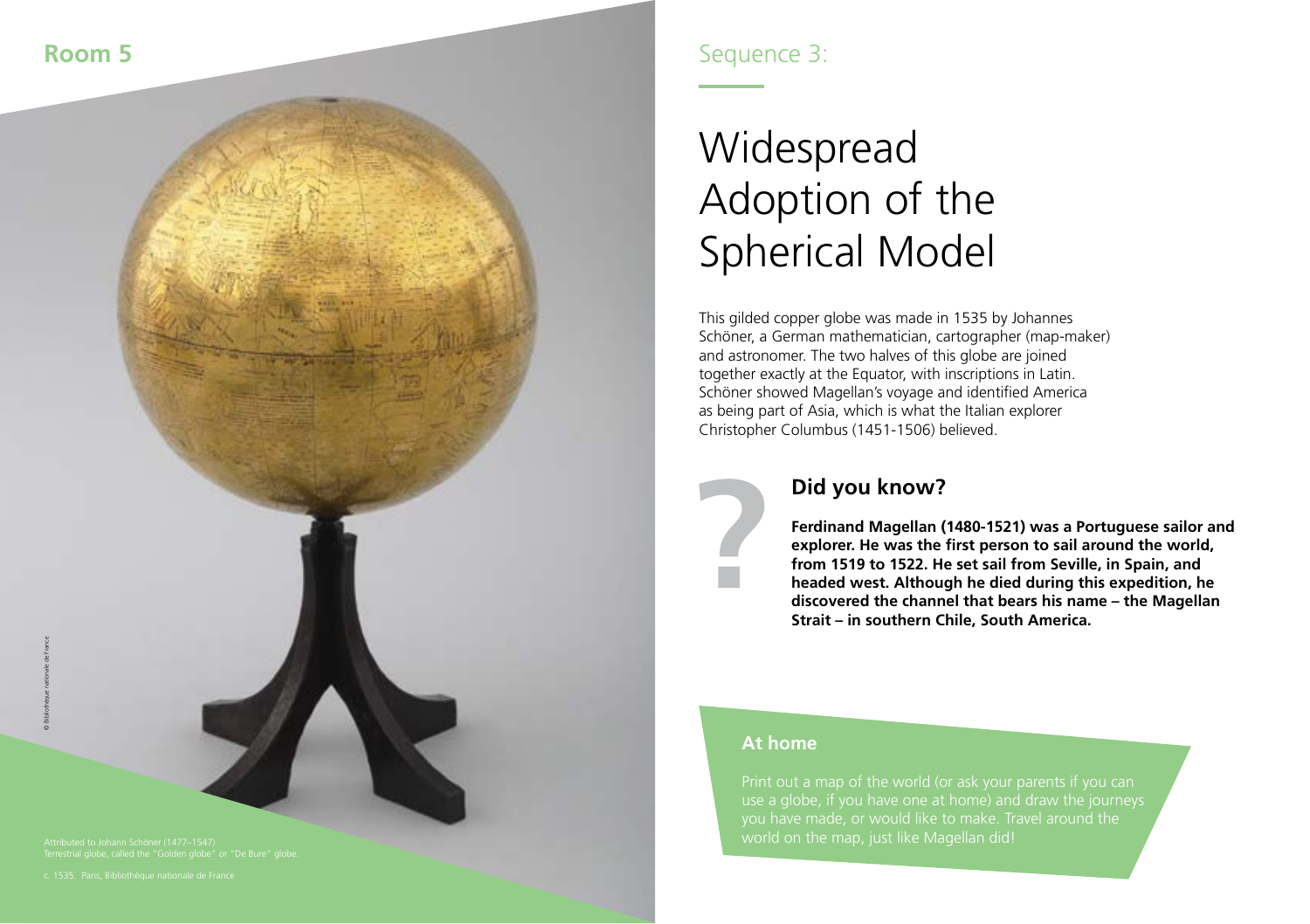# **Room 5**

#### **Description**

This map-screen is painted in bright colours on an indigo (dark blue) background by Japanese painters. It shows a map of the world based on European maps made for sailors. You can see six continents: Europe, Africa, North America, South America, Asia and 'Magellanica' (an imaginary continent in the south). This map does not show the world as a sphere; instead it shows that it is flat using straight lines.

### **Did you know?**

**The word 'Namban' is connected to the arrival of the first Europeans in Japan. It refers to Europeans as 'barbarians'! In the Namban period (16th-17th centuries), things made in Europe circulated in Japan; they included Dutch printed maps like the one that this screen is based on. It probably served a symbolic purpose, not a practical one, and was probably made for a politician who was curious about the way geography was seen in the western world.** 



#### **In the museum**

Look carefully at this screen. Do you recognise some countries or continents? Can you locate the UAE on this map? (without climbing onto the podium, of course!) What about your country of origin? Can you see it on the map?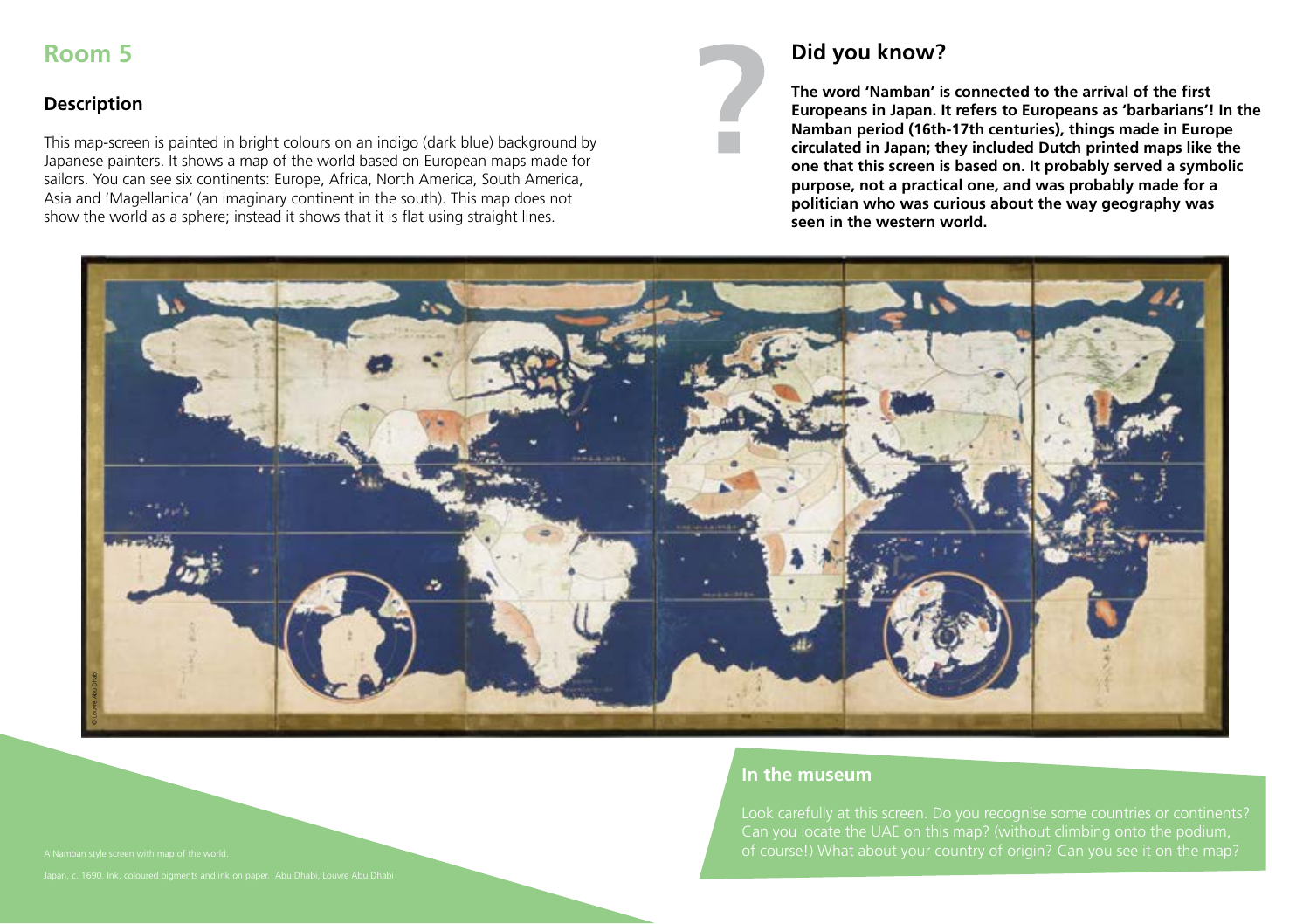

### Sequence 3:

#### **Description**

These globes were made by Willem Blaeu, a Dutch printer and map-maker, in 1602. They were designed to be presented together as a pair: a terrestrial globe (showing the Earth) and a celestial globe (showing the sky). They are the same size (23 cm in diameter and 38 cm tall) and they have matching stands.



#### **Did you know?**

**In the 17th century, when these were made, globe-making was a booming industry in Amsterdam. Willem Blaeu was a famous globe-maker who popularised pairs of globes used for scientific purposes and as decorative objects in living rooms.**

#### **In the museum**

globes made by Willem Blaeu. Can you spot the differences and similarities between them?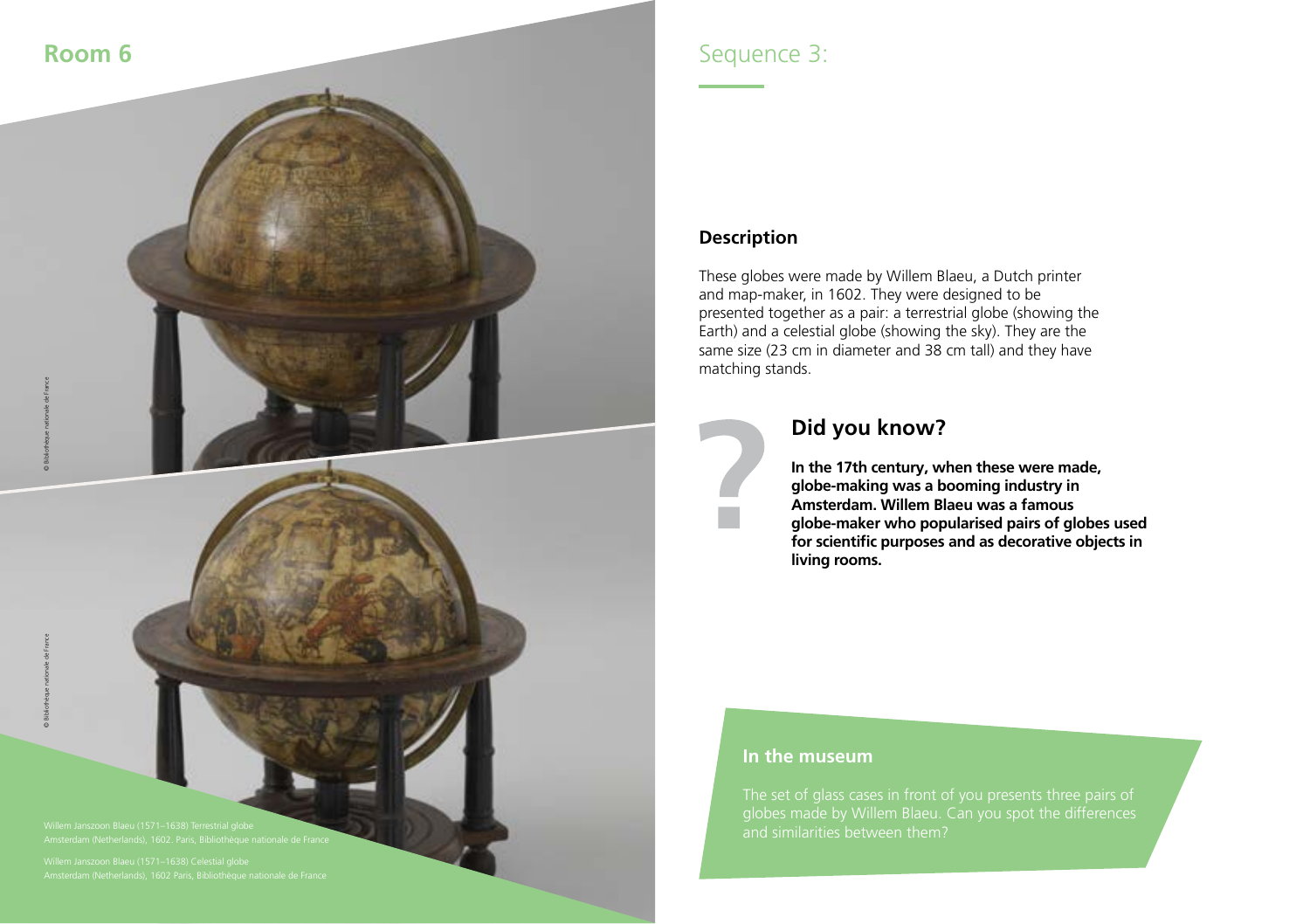

the countries and continents that were known in the 16th century.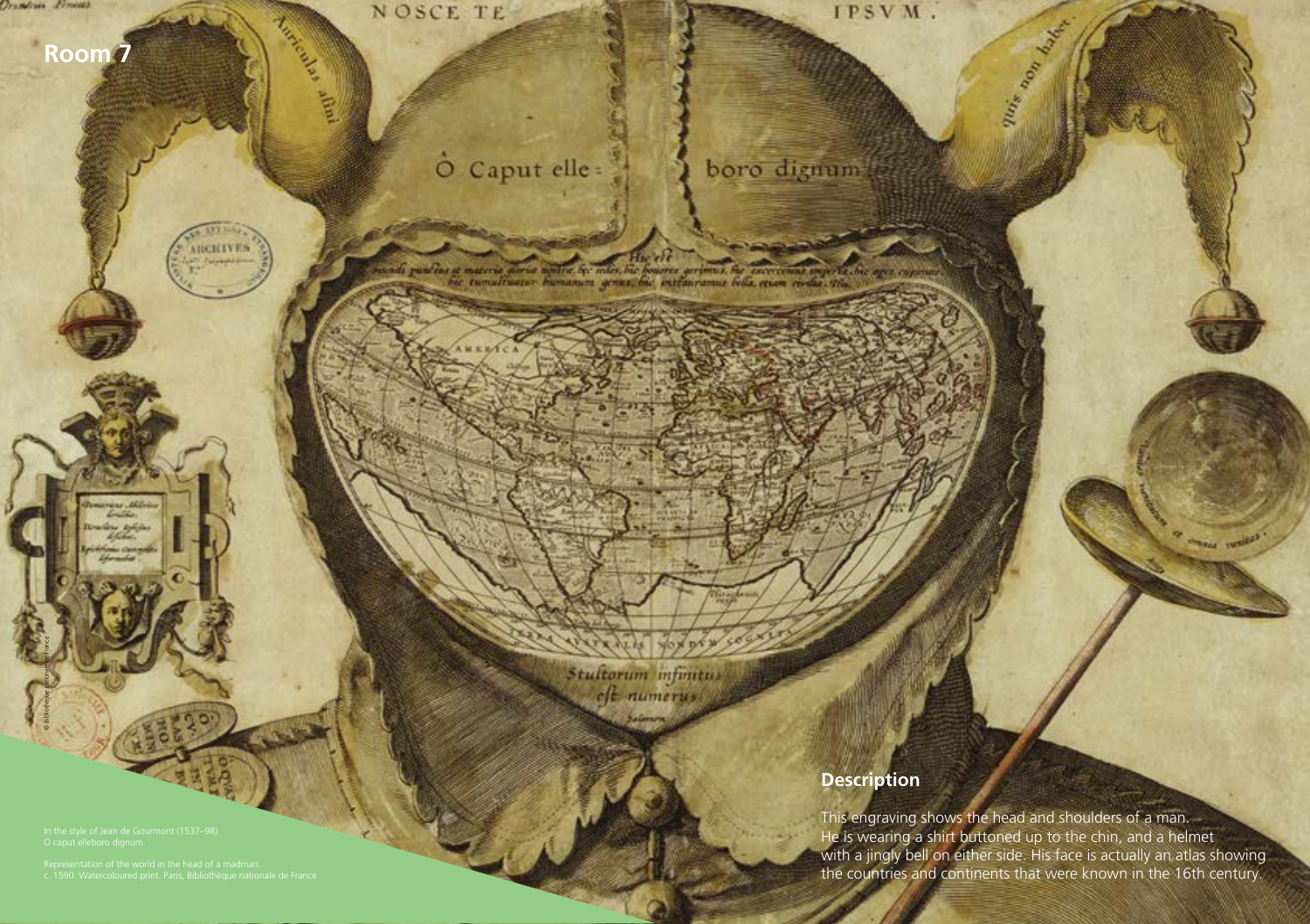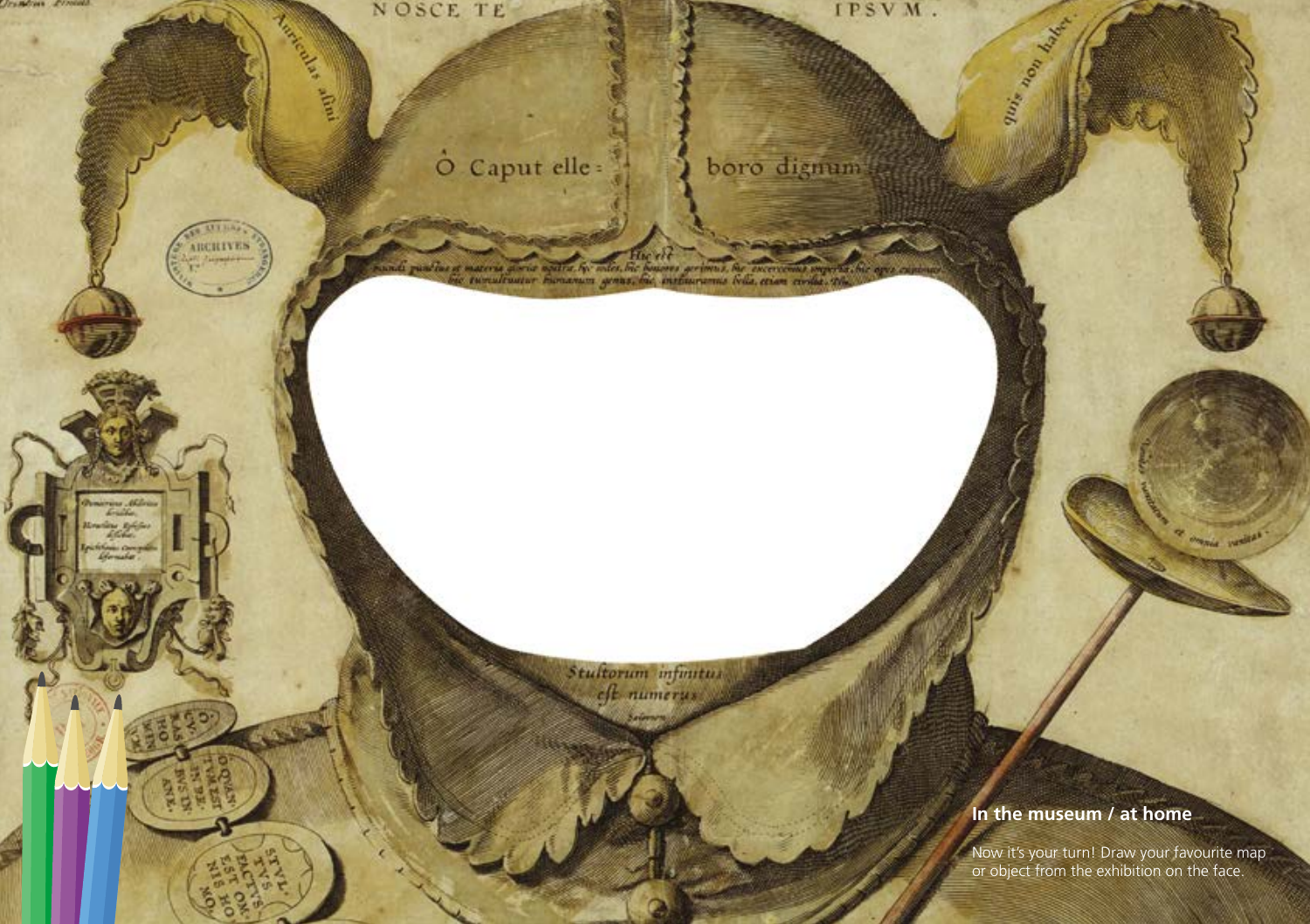

# Sequence 4:

# Spheres & Revolutions: Towards a Universal Model for Representing the World

#### **Description**

This painting illustrates a meeting that actually took place in France at the Palace of Versailles on 26 June 1785. Louis XVI (in white, on the right), who was the King of France from 1774 to 1792, received the ship's captain Jean-François de La Pérouse (on the left holding the map) in his library. The map shows Australia, which is where La Pérouse was going next.

### **Did you know?**

**In Europe in the 18th century, the most powerful countries, such as England and France, set out to conquer lands that were still unknown. France sent an expedition, led by La Pérouse, to explore the Pacific Ocean. After three years, the expedition vanished without a trace.** 

#### **In the museum**

Look carefully at the people in the picture. What are they doing? What do you think they are talking about? Try to play the scene with the people who are taking you around the exhibition. What countries do you dream of visiting?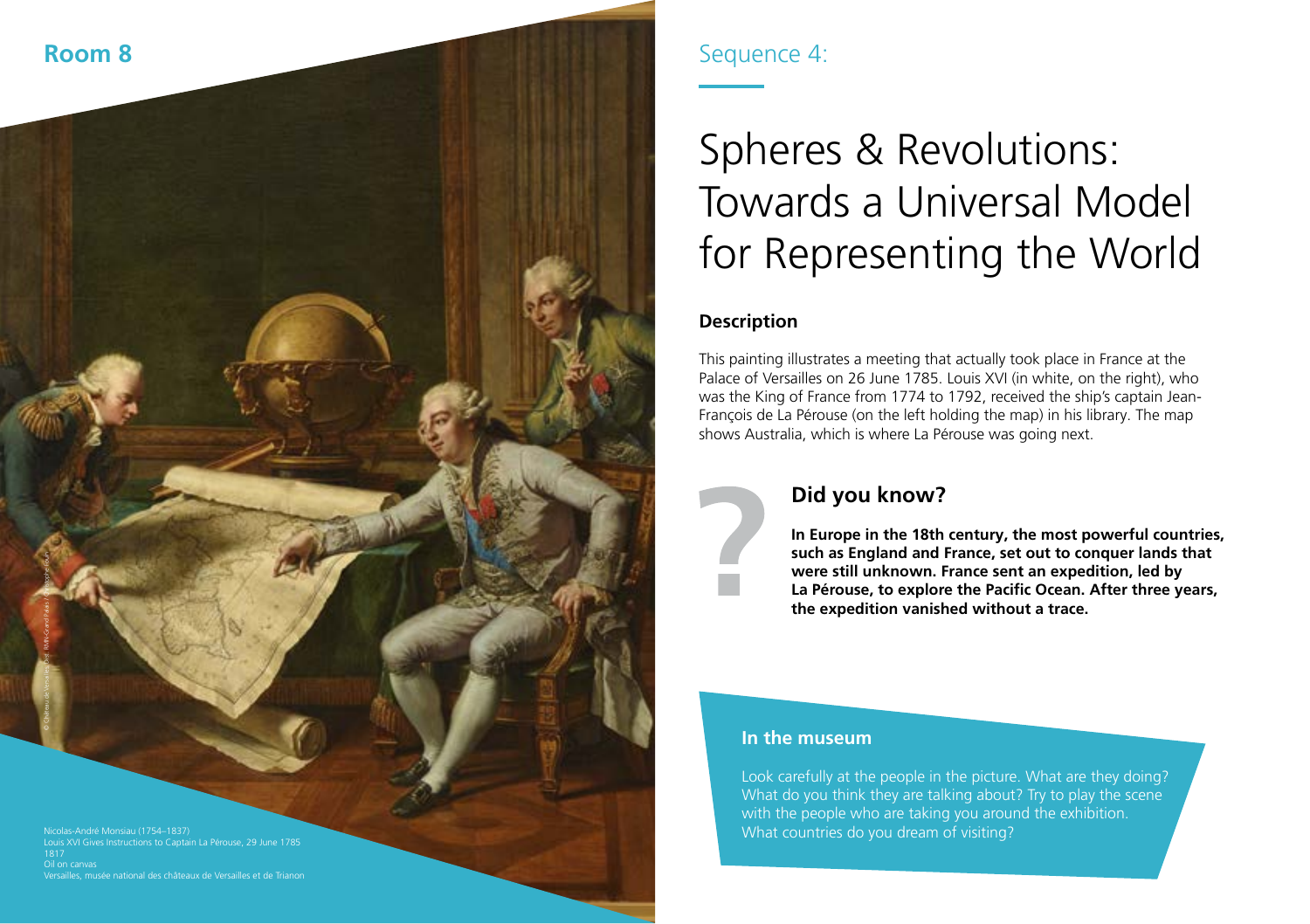

# Sequence 4:

**Description**

This sphere, known as an 'orrery', represents the solar system with eight planets (from Mercury to Neptune, which was observed for the first time in 1846) arranged around the sun – the centre of this system. The orrery includes an extra arc between Mars and Jupiter, showing the year in which the object was made (1856) and a list of the small planets, visible with a telescope, that are located between the two.



#### **Did you know?**

**We say that this way of showing the universe is 'heliocentric', which means that the Sun is at the centre of the universe and the planets revolve around it. The astronomical system that used to show the Earth at the centre of the universe is called a 'geocentric' system.** 

#### **At home**

Draw the solar system: put the sun in the middle, and draw circles around it to show the orbits of the planets moving around it. Now draw the planets in the following order (starting with the orbit closest to the sun): Mercury, Venus, Earth, Mars, Jupiter, Saturn, Uranus, Neptune, Pluto.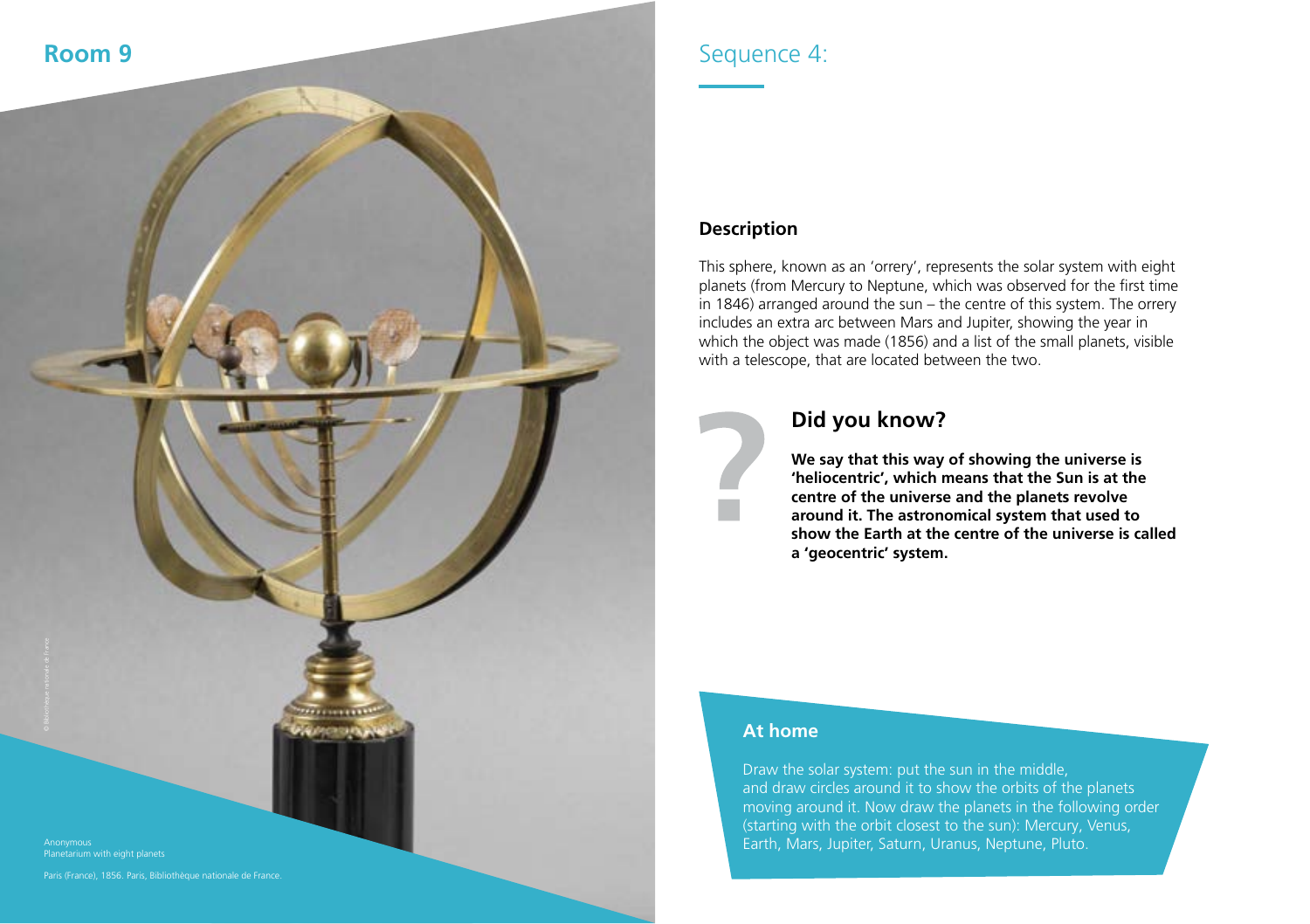

# Sequence 4:

#### **Description**

This artwork is a reproduction of an egg-shaped photograph of the Earth on a piece of linen measuring 8 square metres. 'Reflexion of a Golden Egg' is one of a series of altered photographs of the Earth made by the artist Alain Jacquet from 1972 onwards. This one is egg-shaped, but the artist made other shapes too, like a flying carpet and a donut.



#### **Did you know?**

**The photograph the artist used was taken during the Apollo 11 space mission. This was an American space mission through which men first landed on the moon on 20 July 1969.**

#### **At home / in the museum**

Draw a map of the world, or a view of the Earth, on a plastic/foam egg. You can draw several maps and make a set of your own! You can also draw inside the egg on the next page.

1988. Synthetic pigments on linen. Paris, musée national d›Art moderne,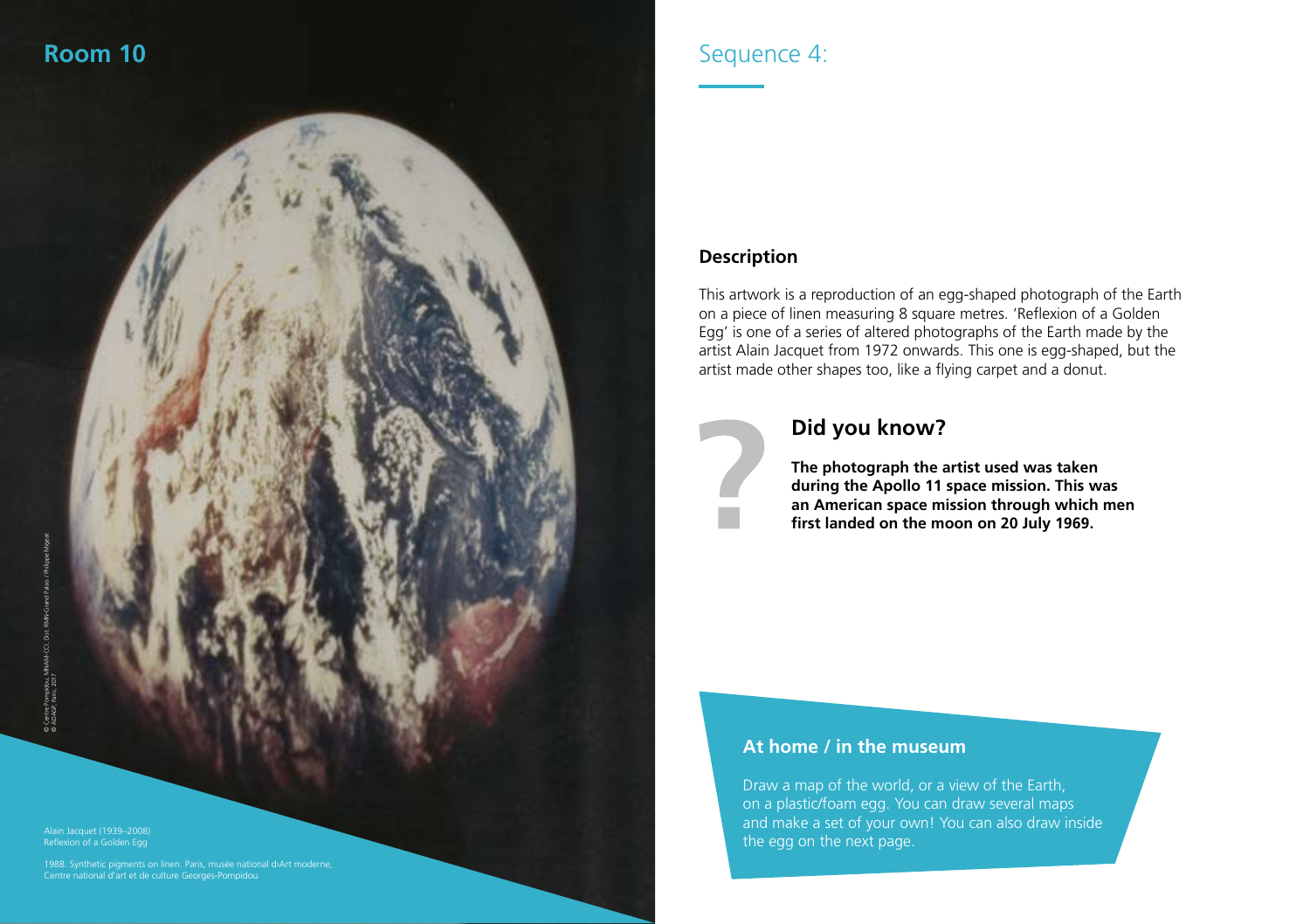